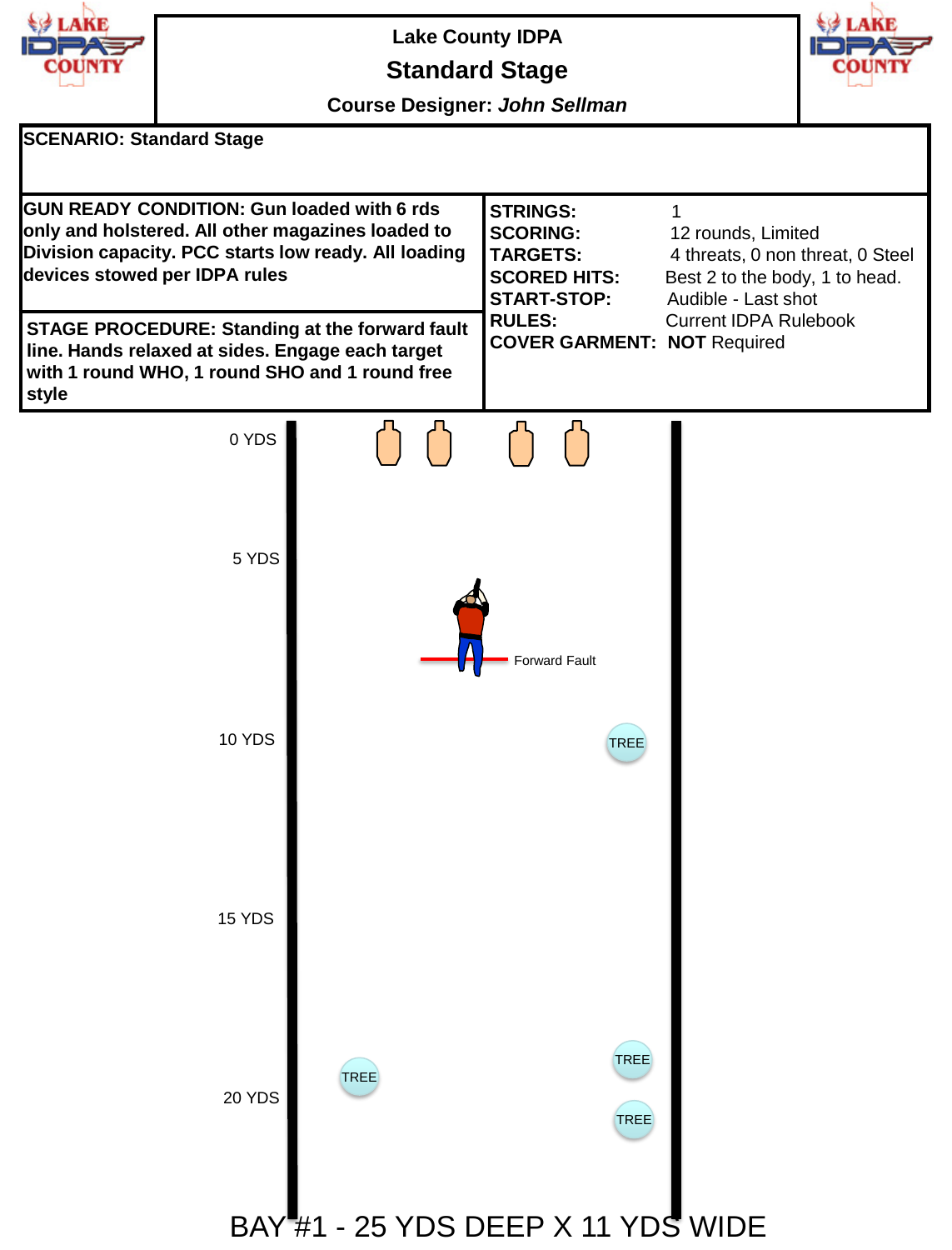

**Wilderness Wacko's**



**Course Designer:** *John Sellman*

**SCENARIO: You are alone at your cabin when you hear a group of backwoods wacko's coming to ruin your day.**

| <b>GUN READY CONDITION: Gun loaded to division</b><br>capacity and holstered. PCC starts loaded on table.<br>Loading devices stowed per IDPA rules.                                 | <b>I</b> STRINGS:<br><b>ISCORING:</b><br><b>TARGETS:</b><br><b>SCORED HITS:</b> | 18 rounds min, Unlimited<br>9 threat, 0 non threat, 0 Steel<br>Best 2 per paper |
|-------------------------------------------------------------------------------------------------------------------------------------------------------------------------------------|---------------------------------------------------------------------------------|---------------------------------------------------------------------------------|
| <b>STAGE PROCEDURE: Sitting in the chair, hands on</b><br>table. At the signal exit the cabin thru the door and<br>take out the threats using available cover with 2<br>shots each. | <b>ISTART-STOP:</b><br><b>IRULES:</b><br><b>COVER GARMENT: Required</b>         | Audible - Last shot<br><b>Current IDPA Rulebook</b>                             |

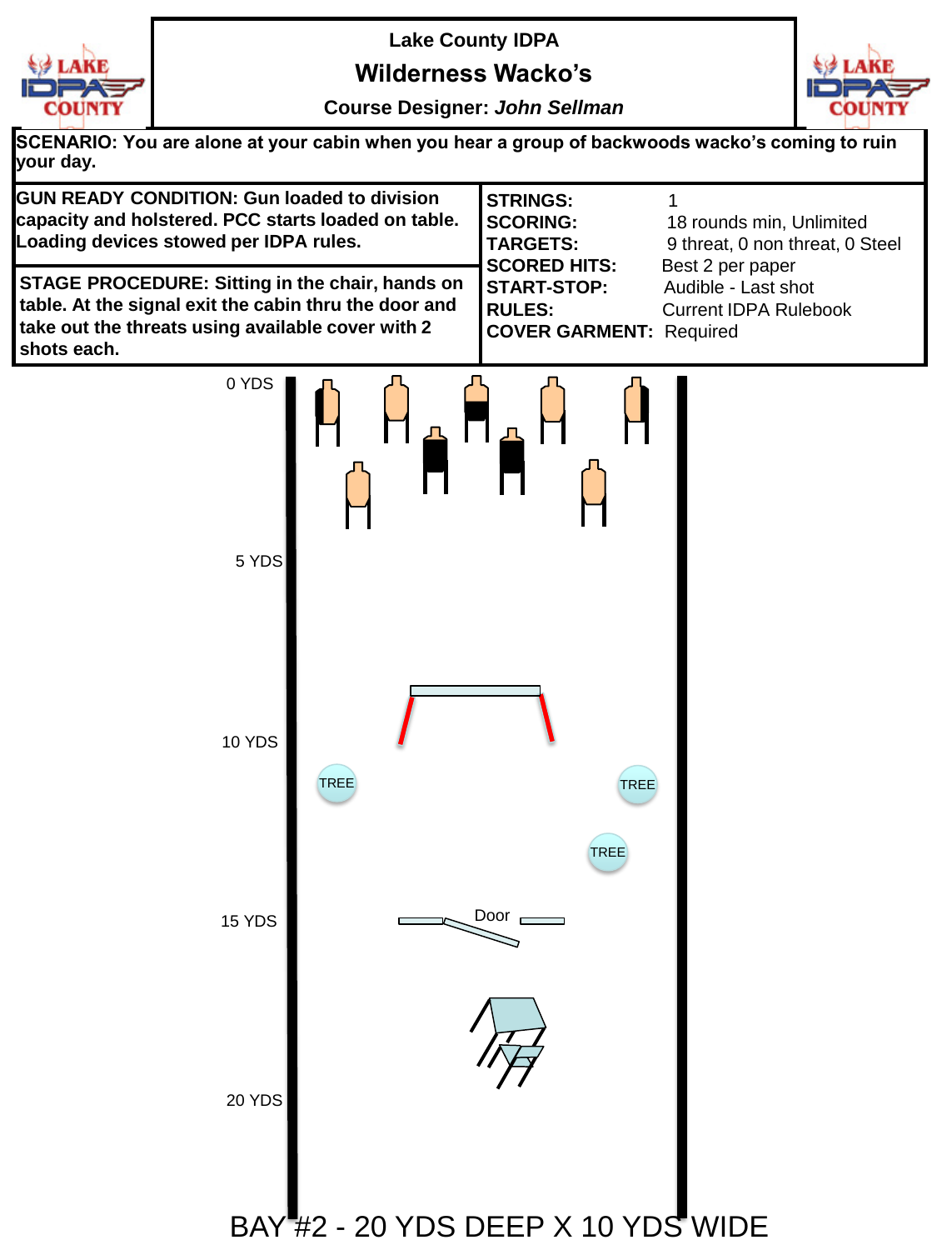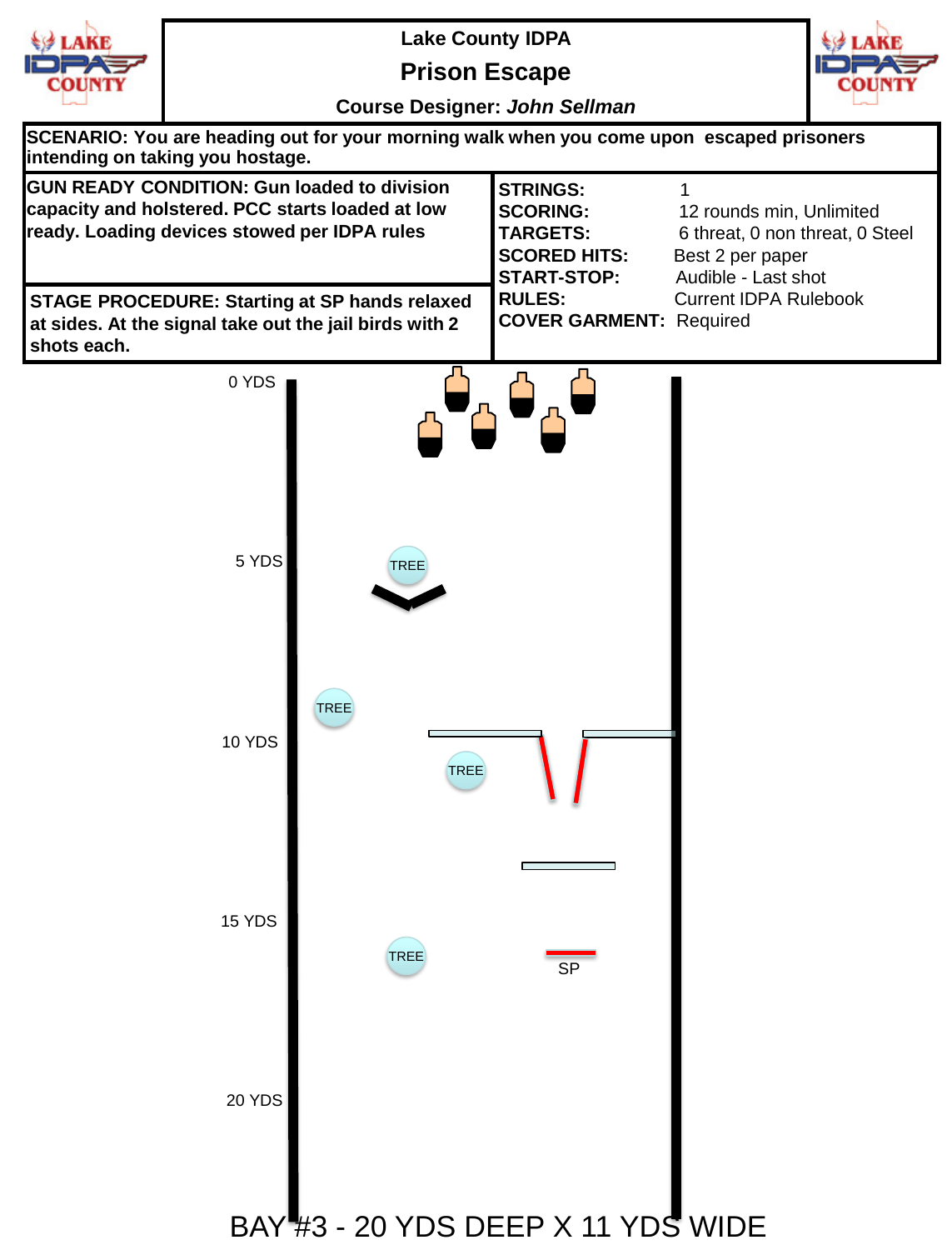

**Thugs in the trees!**



**Course Designer:** *John Sellman*

| SCENARIO: You are at park when thugs appear and want to spoil your day! Stop them!                                                                              |                                                           |                                                                                 |  |  |
|-----------------------------------------------------------------------------------------------------------------------------------------------------------------|-----------------------------------------------------------|---------------------------------------------------------------------------------|--|--|
| <b>GUN READY CONDITION: Gun loaded to division</b><br>capacity and holstered. PCC at low ready. All loading SCORING:<br>devices stowed per IDPA rules.          | <b>STRINGS:</b><br><b>TARGETS:</b><br><b>SCORED HITS:</b> | 16 rounds min, Unlimited<br>8 threat, 0 non threat, 0 Steel<br>Best 2 per paper |  |  |
| <b>STAGE PROCEDURE: Standing at either SP with</b><br>hands touching wall. At the signal engage all threats RULES:<br>with 2 rounds each using available cover. | <b>START-STOP:</b><br><b>COVER GARMENT: Required</b>      | Audible - Last shot<br><b>Current IDPA Rulebook</b>                             |  |  |

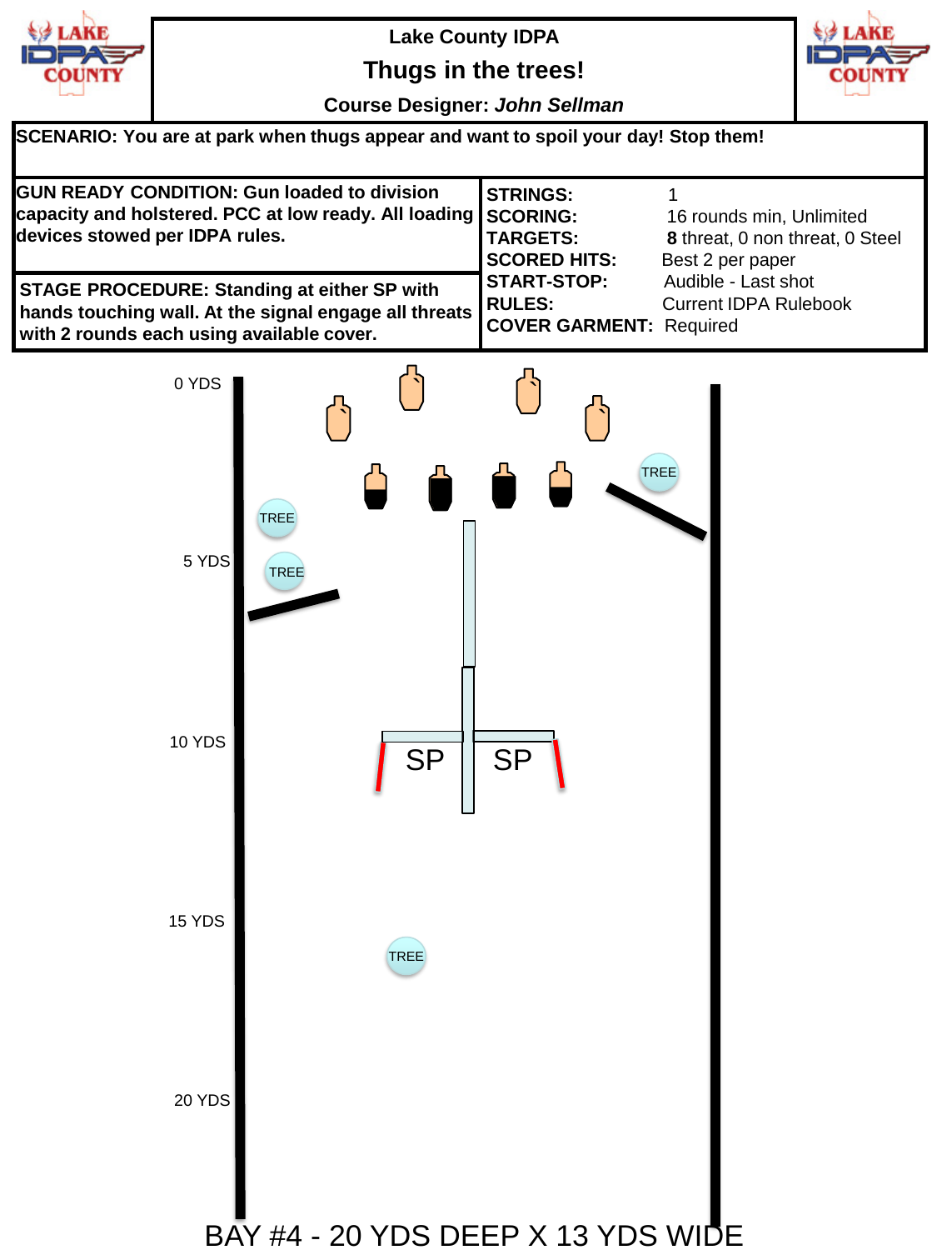

**Running to the rescue**



**Course Designer:** *John Sellman*

| SCENARIO: You are at the park with your family when you see thugs taking them hostage. Stop them<br>before they get your family!                                             |                                                                                                                                                                       |  |  |
|------------------------------------------------------------------------------------------------------------------------------------------------------------------------------|-----------------------------------------------------------------------------------------------------------------------------------------------------------------------|--|--|
| <b>GUN READY CONDITION: Gun loaded to division</b><br>capacity and holstered. Loading devices at division<br>capacity and stowed. PCC starts low ready facing<br>down range. | <b>STRINGS:</b><br>1<br><b>SCORING:</b><br>12 rounds min, Unlimited<br><b>TARGETS:</b><br>6 threats, 2 non threat, 0 Steel<br><b>SCORED HITS:</b><br>Best 2 per paper |  |  |
| <b>STAGE PROCEDURE: Standing at SP facing down</b><br>range. Hands relaxed at your sides. Take out the<br>threats using available cover.                                     | Audible - Last shot<br><b>START-STOP:</b><br><b>RULES:</b><br><b>Current IDPA Rulebook</b><br><b>COVER GARMENT: Required</b>                                          |  |  |
| 0 YDS                                                                                                                                                                        |                                                                                                                                                                       |  |  |
| 5 YDS<br><b>TREE</b>                                                                                                                                                         |                                                                                                                                                                       |  |  |
| 10 YDS                                                                                                                                                                       |                                                                                                                                                                       |  |  |
| 15 YDS<br><b>SP</b>                                                                                                                                                          |                                                                                                                                                                       |  |  |
| 20 YDS<br>BAY #5 - 20 YDS DEEP X 13 YDS WIDE                                                                                                                                 |                                                                                                                                                                       |  |  |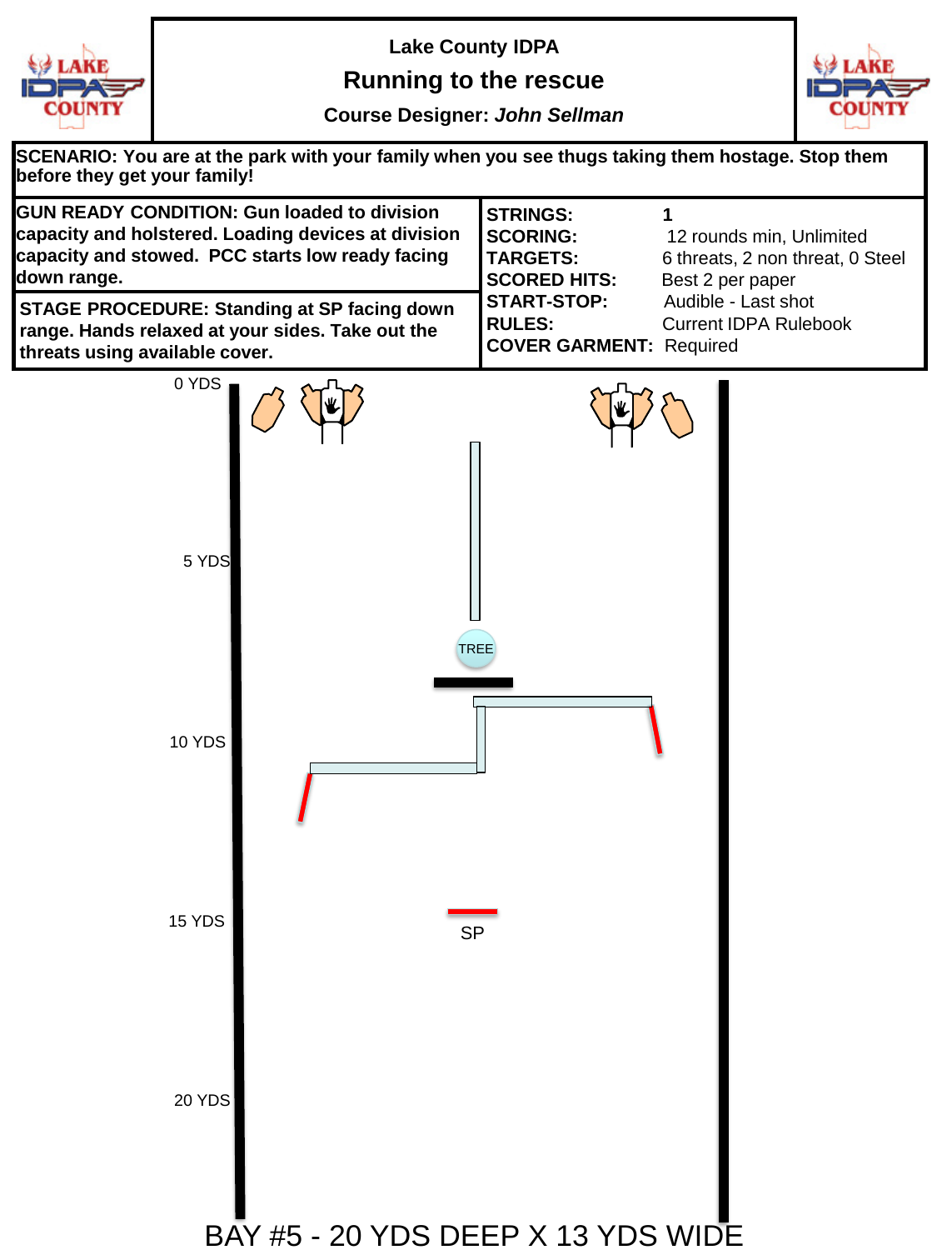

**Seated Savoir**



**Course Designer:** *John Sellman*

**SCENARIO: You are in your wheel chair when criminals begin taking hostages. Be a savour and save the hostages.**

**GUN READY CONDITION: Gun unloaded, slide closed sitting on table facing down range. Loading devices loaded to division capacity and also sitting on table. PCC starts same condition. STRINGS:** 1 **SCORING:** 14 rounds min, Unlimited **TARGETS:** 8 threats, 2 non threat ,2 Steel **SCORED HITS:** Best 2 per paper, Steel must fall **START-STOP:** Audible - Last shot **RULES:** Current IDPA Rulebook **COVER GARMENT: NOT** Required **STAGE PROCEDURE: While seated in your wheel chair. At the signal take out the criminals. At least 1 cheek must be touching the chair at all times.**